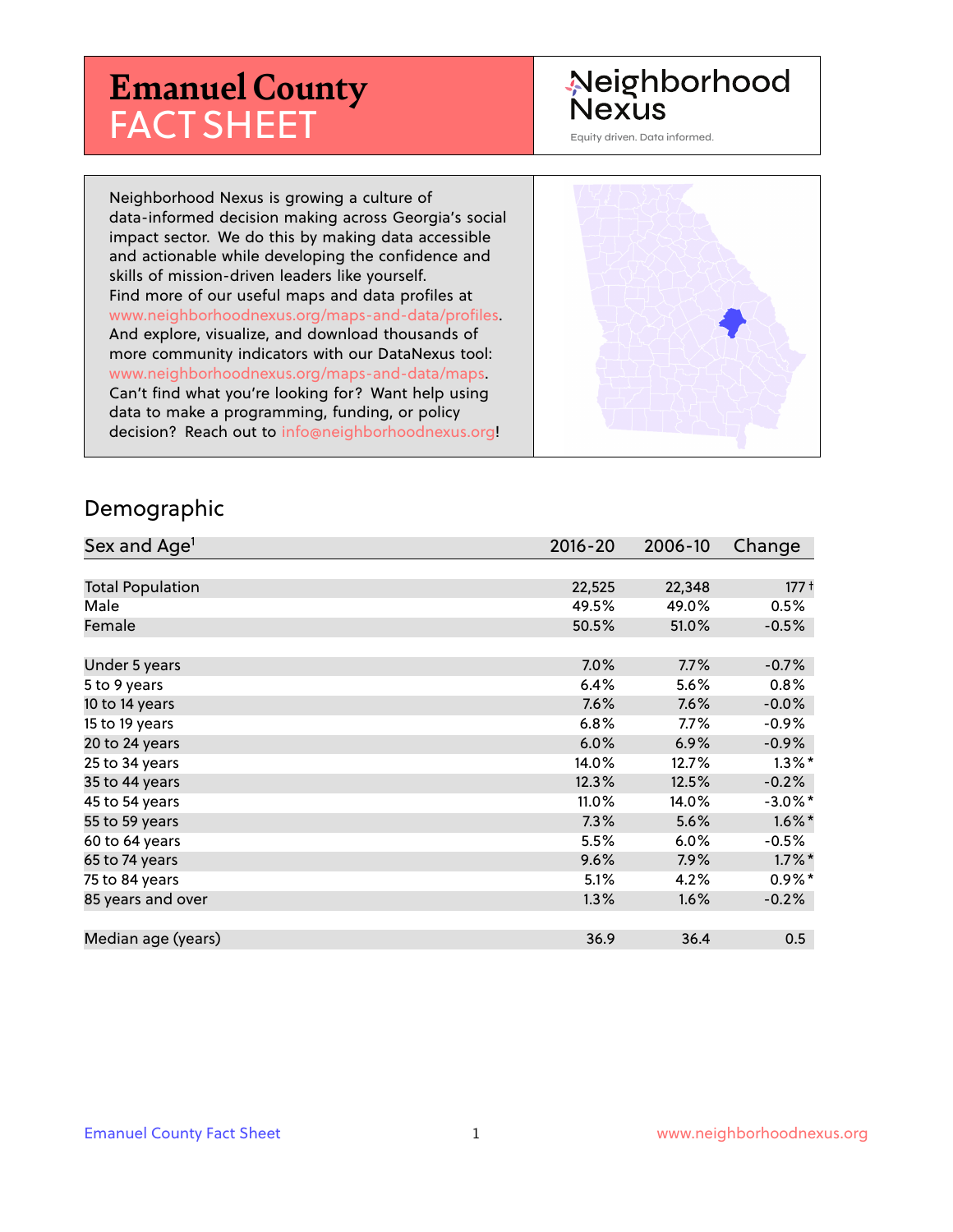## Demographic, continued...

| Race <sup>2</sup>                                            | $2016 - 20$ | 2006-10 | Change     |
|--------------------------------------------------------------|-------------|---------|------------|
| <b>Total population</b>                                      | 22,525      | 22,348  | $177 +$    |
| One race                                                     | 96.8%       | 99.2%   | $-2.4\%$ * |
| White                                                        | 62.0%       | 62.8%   | $-0.8%$    |
| <b>Black or African American</b>                             | 33.4%       | 33.8%   | $-0.4%$    |
| American Indian and Alaska Native                            | 0.2%        | 0.4%    | $-0.2%$    |
| Asian                                                        | 0.2%        | 0.2%    | $-0.0%$    |
| Native Hawaiian and Other Pacific Islander                   | 0.0%        | 0.0%    | 0.0%       |
| Some other race                                              | 1.1%        | 2.0%    | $-1.0%$    |
| Two or more races                                            | 3.2%        | 0.8%    | $2.4\%$ *  |
| Race alone or in combination with other race(s) <sup>3</sup> | $2016 - 20$ | 2006-10 | Change     |
| Total population                                             | 22,525      | 22,348  | $177 +$    |
| White                                                        | 65.0%       | 63.5%   | 1.5%       |
| <b>Black or African American</b>                             | 35.6%       | 33.9%   | $1.6\%$ *  |
| American Indian and Alaska Native                            | 0.6%        | 0.7%    | $-0.2%$    |
| Asian                                                        | 0.3%        | 0.4%    | $-0.1%$    |
| Native Hawaiian and Other Pacific Islander                   | 0.1%        | 0.0%    | 0.1%       |
| Some other race                                              | 1.7%        | 2.1%    | $-0.4%$    |
| Hispanic or Latino and Race <sup>4</sup>                     | $2016 - 20$ | 2006-10 | Change     |
| <b>Total population</b>                                      | 22,525      | 22,348  | $177 +$    |
| Hispanic or Latino (of any race)                             | 4.6%        | 4.4%    | $0.2%$ +   |
| Not Hispanic or Latino                                       | 95.4%       | 95.6%   | $-0.2%$ †  |
| White alone                                                  | 59.1%       | 60.7%   | $-1.6\%$ * |
| Black or African American alone                              | 33.4%       | 33.5%   | $-0.1%$    |
| American Indian and Alaska Native alone                      | 0.2%        | 0.3%    | $-0.1%$    |
| Asian alone                                                  | 0.2%        | 0.2%    | $-0.0%$    |
| Native Hawaiian and Other Pacific Islander alone             | 0.0%        | 0.0%    | 0.0%       |
| Some other race alone                                        | 0.1%        | 0.2%    | $-0.1%$    |
| Two or more races                                            | 2.5%        | 0.8%    | $1.7\%$ *  |
| U.S. Citizenship Status <sup>5</sup>                         | $2016 - 20$ | 2006-10 | Change     |
| Foreign-born population                                      | 517         | 791     | $-274*$    |
| Naturalized U.S. citizen                                     | 22.1%       | 8.2%    | 13.8%*     |
| Not a U.S. citizen                                           | 77.9%       | 91.8%   | $-13.8%$   |
| Citizen, Voting Age Population <sup>6</sup>                  | $2016 - 20$ | 2006-10 | Change     |
|                                                              |             |         |            |
| Citizen, 18 and over population                              | 16,526      | 15,974  | 552*       |
| Male                                                         | 48.9%       | 47.6%   | $1.3\%$ *  |
| Female                                                       | 51.1%       | 52.4%   | $-1.3\%$ * |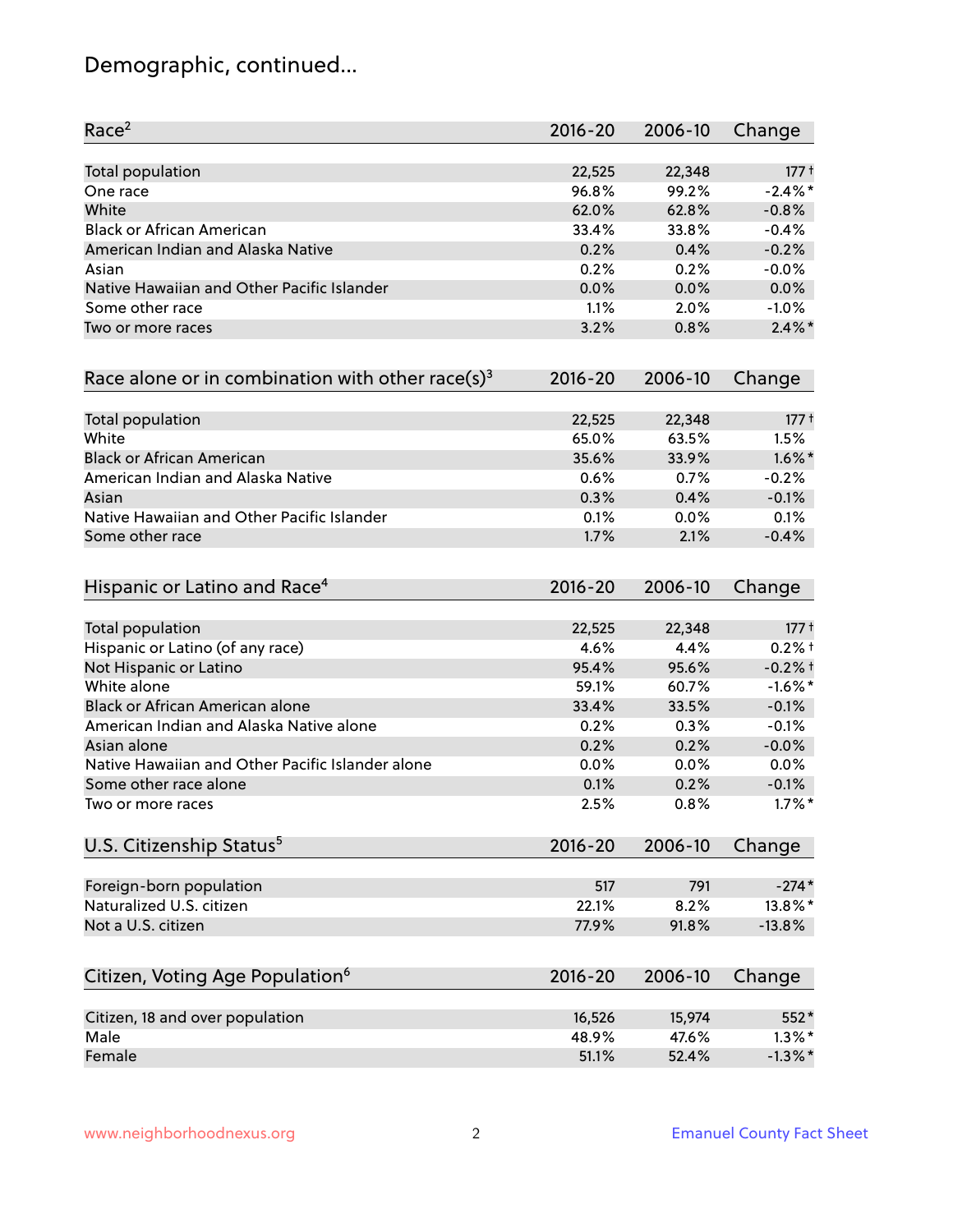#### Economic

| Income <sup>7</sup>                                 | $2016 - 20$ | 2006-10 | Change     |
|-----------------------------------------------------|-------------|---------|------------|
|                                                     |             |         |            |
| All households                                      | 8,273       | 8,265   | 8          |
| Less than \$10,000                                  | 11.5%       | 11.4%   | 0.1%       |
| \$10,000 to \$14,999                                | 8.8%        | 9.9%    | $-1.1%$    |
| \$15,000 to \$24,999                                | 13.2%       | 20.4%   | $-7.3\%$ * |
| \$25,000 to \$34,999                                | 13.5%       | 16.6%   | $-3.2%$    |
| \$35,000 to \$49,999                                | 16.5%       | 13.7%   | 2.8%       |
| \$50,000 to \$74,999                                | 15.4%       | 13.5%   | 1.9%       |
| \$75,000 to \$99,999                                | 10.7%       | 6.8%    | 4.0%*      |
| \$100,000 to \$149,999                              | 7.6%        | 4.5%    | $3.2\%$ *  |
| \$150,000 to \$199,999                              | 1.5%        | 2.1%    | $-0.6%$    |
| \$200,000 or more                                   | 1.3%        | 1.1%    | 0.2%       |
| Median household income (dollars)                   | 38,423      | 30,205  | $8,218*$   |
| Mean household income (dollars)                     | 49,898      | 42,368  | 7,530*     |
| With earnings                                       | 69.2%       | 74.3%   | $-5.1\%$ * |
| Mean earnings (dollars)                             | 54,707      | 43,612  | 11,094*    |
| <b>With Social Security</b>                         | 37.7%       | 36.2%   | 1.5%       |
| Mean Social Security income (dollars)               | 16,163      | 13,263  | 2,900*     |
| With retirement income                              | 15.5%       | 14.4%   | 1.1%       |
| Mean retirement income (dollars)                    | 18,064      | 15,998  | 2,066      |
| With Supplemental Security Income                   | $8.7\%$     | $9.6\%$ | $-0.9%$    |
| Mean Supplemental Security Income (dollars)         | 9,294       | 7,105   | $2,189*$   |
| With cash public assistance income                  | 1.2%        | 2.2%    | $-1.0%$    |
| Mean cash public assistance income (dollars)        | 2,264       | 1,609   | 655        |
| With Food Stamp/SNAP benefits in the past 12 months | 27.1%       | 17.6%   | $9.4\%$ *  |
|                                                     |             |         |            |
| Families                                            | 5,645       | 5,825   | $-180$     |
| Less than \$10,000                                  | 6.7%        | 6.2%    | 0.5%       |
| \$10,000 to \$14,999                                | 5.3%        | 5.7%    | $-0.4%$    |
| \$15,000 to \$24,999                                | 13.7%       | 18.3%   | $-4.5%$    |
| \$25,000 to \$34,999                                | 12.5%       | 17.9%   | $-5.5%$ *  |
| \$35,000 to \$49,999                                | 17.5%       | 16.4%   | 1.1%       |
| \$50,000 to \$74,999                                | 18.0%       | 17.0%   | 1.0%       |
| \$75,000 to \$99,999                                | 15.0%       | 8.1%    | $6.9\%$ *  |
| \$100,000 to \$149,999                              | 7.9%        | $6.1\%$ | 1.8%       |
| \$150,000 to \$199,999                              | 2.0%        | 2.6%    | $-0.6%$    |
| \$200,000 or more                                   | 1.4%        | 1.6%    | $-0.2%$    |
| Median family income (dollars)                      | 44,810      | 36,402  | 8,408*     |
| Mean family income (dollars)                        | 57,214      | 50,415  | 6,799*     |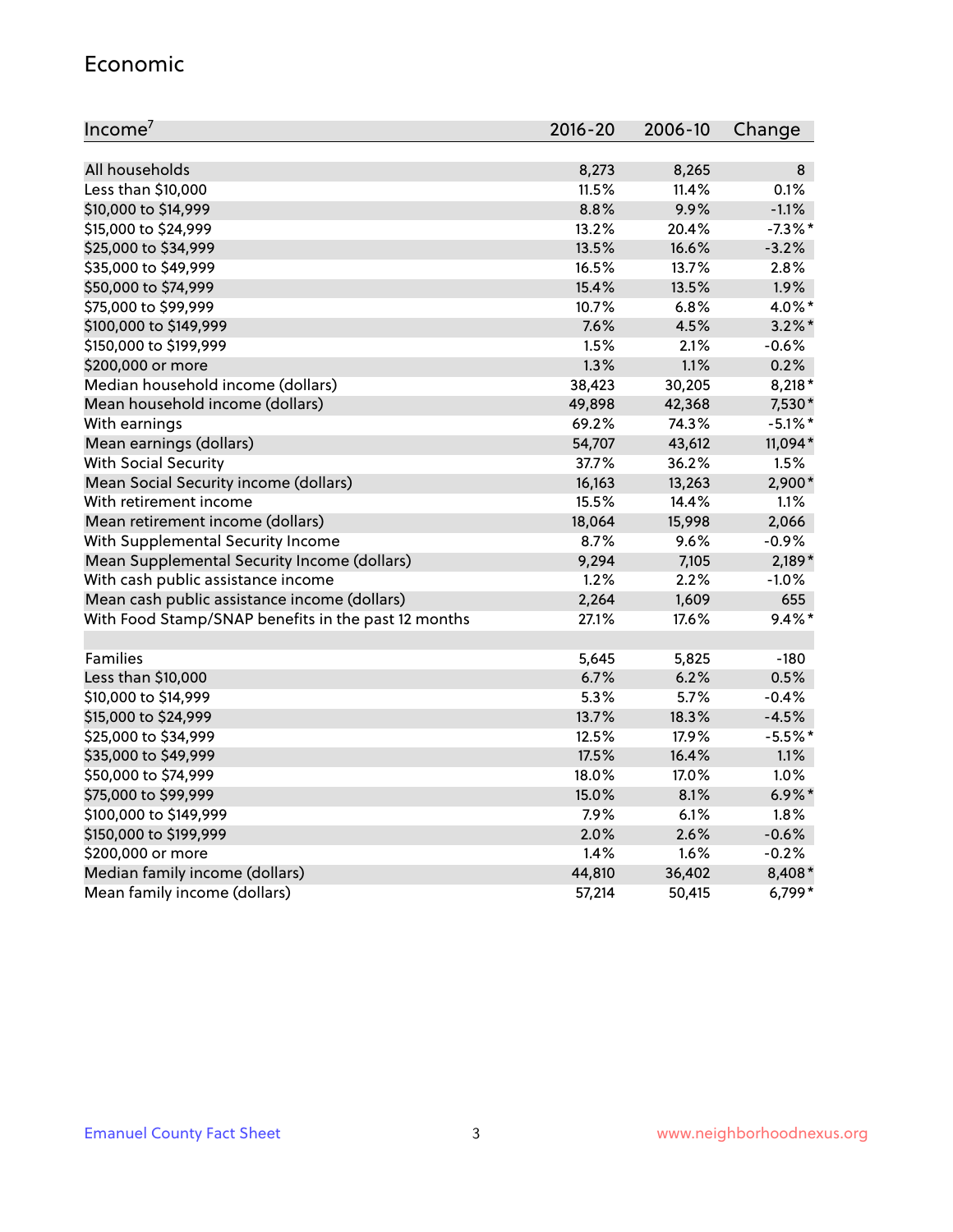### Economic, continued...

| Income, continued <sup>8</sup>                                        | $2016 - 20$ | 2006-10 | Change      |
|-----------------------------------------------------------------------|-------------|---------|-------------|
|                                                                       |             |         |             |
| Nonfamily households                                                  | 2,628       | 2,440   | 188         |
| Median nonfamily income (dollars)                                     | 19,362      | 15,781  | 3,581*      |
| Mean nonfamily income (dollars)                                       | 30,507      | 21,272  | 9,235*      |
| Median earnings for workers (dollars)                                 | 26,970      | 20,678  | $6,292*$    |
| Median earnings for male full-time, year-round workers                | 40,700      | 31,434  | 9,266*      |
| (dollars)                                                             |             |         |             |
| Median earnings for female full-time, year-round workers<br>(dollars) | 35,000      | 23,340  | 11,660*     |
| Per capita income (dollars)                                           | 19,310      | 16,076  | $3,234*$    |
|                                                                       |             |         |             |
| Families and People Below Poverty Level <sup>9</sup>                  | 2016-20     | 2006-10 | Change      |
| <b>All families</b>                                                   |             |         | 2.6%        |
|                                                                       | 19.6%       | 17.0%   |             |
| With related children under 18 years                                  | 31.5%       | 25.7%   | 5.8%        |
| With related children under 5 years only                              | 34.6%       | 26.4%   | 8.3%        |
| Married couple families                                               | 7.8%        | 9.0%    | $-1.2%$     |
| With related children under 18 years                                  | 12.7%       | 12.6%   | 0.1%        |
| With related children under 5 years only                              | 17.5%       | 11.1%   | 6.4%        |
| Families with female householder, no husband present                  | 40.1%       | 41.3%   | $-1.2%$     |
| With related children under 18 years                                  | 48.7%       | 51.4%   | $-2.7%$     |
| With related children under 5 years only                              | 82.9%       | 48.2%   | 34.7%       |
| All people                                                            | 24.0%       | 24.2%   | $-0.2%$     |
| Under 18 years                                                        | 31.5%       | 35.8%   | $-4.3%$     |
| Related children under 18 years                                       | 31.5%       | 35.8%   | $-4.3%$     |
| Related children under 5 years                                        | 34.1%       | 40.1%   | $-6.0%$     |
| Related children 5 to 17 years                                        | 30.4%       | 33.9%   | $-3.5%$     |
| 18 years and over                                                     | 21.4%       | 20.1%   | 1.3%        |
| 18 to 64 years                                                        | 22.9%       | 21.6%   | 1.3%        |
| 65 years and over                                                     | 16.0%       | 13.3%   | 2.7%        |
| People in families                                                    | 20.7%       | 21.5%   | $-0.8%$     |
| Unrelated individuals 15 years and over                               | 40.1%       | 39.4%   | 0.7%        |
|                                                                       |             |         |             |
| Non-Hispanic white people                                             | 22.0%       | 17.8%   | 4.2%        |
| Black or African-American people                                      | 29.1%       | 39.2%   | $-10.1\%$ * |
| Asian people                                                          | 0.0%        | $0.0\%$ | $0.0\%$     |
| Hispanic or Latino people                                             | 8.9%        | 8.5%    | 0.4%        |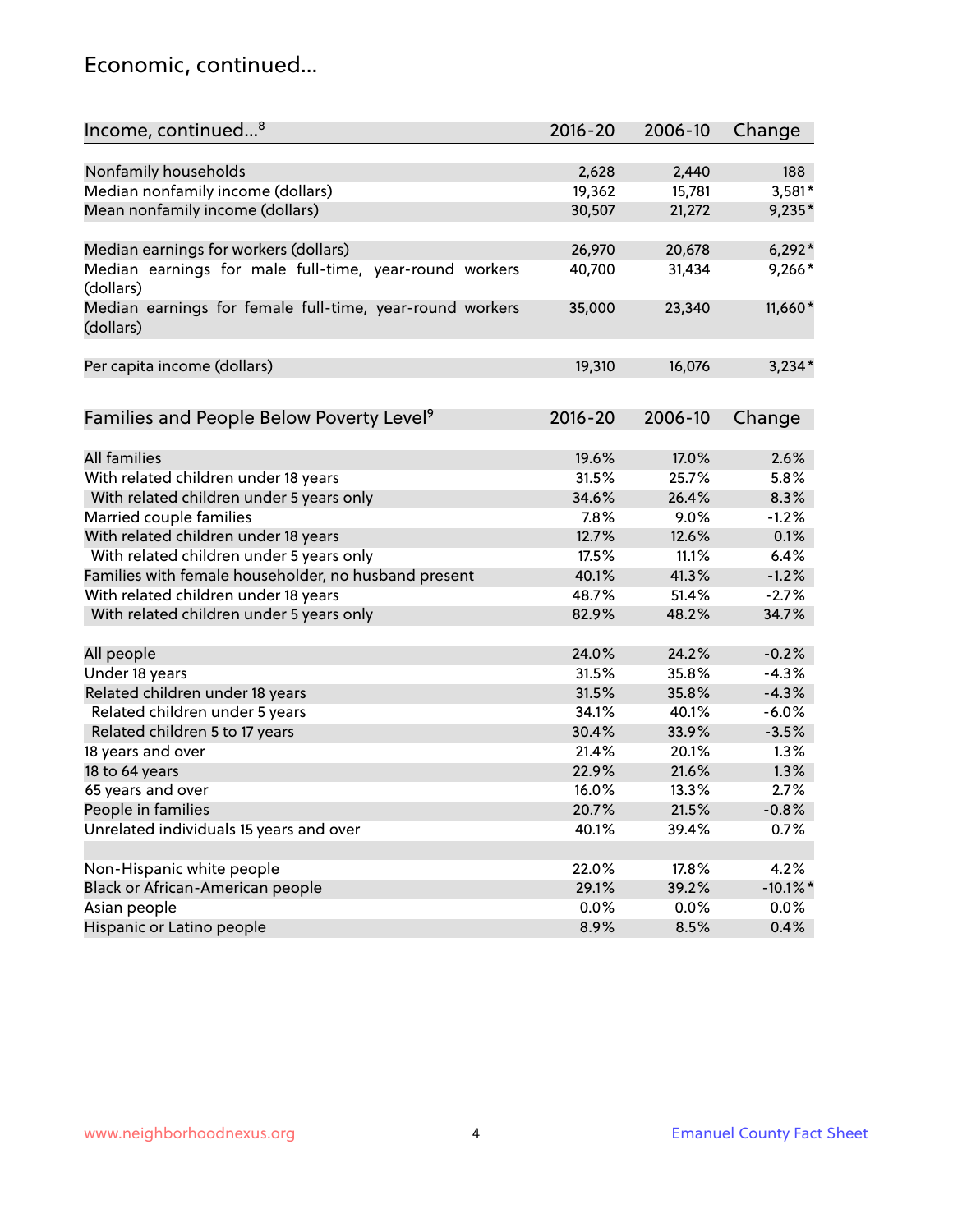## Employment

| Employment Status <sup>10</sup>                                                               | 2010        | 2020    | Change     |
|-----------------------------------------------------------------------------------------------|-------------|---------|------------|
| In Labor Force                                                                                | 8,518       | 9,118   | 9,118      |
| <b>Unemployment Rate</b>                                                                      | 7.1%        | 12.9%   | $-5.8%$    |
| Industry <sup>11</sup>                                                                        | $2016 - 20$ | 2006-10 | Change     |
|                                                                                               |             |         |            |
| Civilian employed population 16 years and over                                                | 8,437       | 8,494   | $-57$      |
| Agriculture, forestry, fishing and hunting, and mining                                        | 5.2%        | 6.6%    | $-1.4%$    |
| Construction                                                                                  | 8.7%        | 8.2%    | 0.5%       |
| Manufacturing                                                                                 | 16.6%       | 17.0%   | $-0.4%$    |
| Wholesale trade                                                                               | 2.4%        | 1.6%    | 0.8%       |
| Retail trade                                                                                  | 12.0%       | 12.4%   | $-0.4%$    |
| Transportation and warehousing, and utilities                                                 | 5.9%        | 6.5%    | $-0.5%$    |
| Information                                                                                   | 0.6%        | 0.6%    | 0.0%       |
| Finance and insurance, and real estate and rental and leasing                                 | 1.4%        | 3.1%    | $-1.8\%$ * |
| Professional, scientific, and management, and administrative<br>and waste management services | 7.5%        | 5.1%    | 2.4%       |
| Educational services, and health care and social assistance                                   | 24.6%       | 24.8%   | $-0.2%$    |
| Arts, entertainment, and recreation, and accommodation and<br>food services                   | 6.4%        | 6.1%    | 0.2%       |
| Other services, except public administration                                                  | 4.0%        | 3.8%    | 0.2%       |
| <b>Public administration</b>                                                                  | 4.8%        | 4.2%    | 0.6%       |
| Occupation <sup>12</sup>                                                                      | $2016 - 20$ | 2006-10 | Change     |
|                                                                                               |             |         |            |
| Civilian employed population 16 years and over                                                | 8,437       | 8,494   | $-57$      |
| Management, business, science, and arts occupations                                           | 27.0%       | 25.9%   | 1.1%       |
| Service occupations                                                                           | 18.5%       | 18.0%   | 0.5%       |
| Sales and office occupations                                                                  | 17.9%       | 21.5%   | $-3.6%$    |
| Natural<br>resources,<br>construction,<br>and<br>maintenance<br>occupations                   | 16.8%       | 14.9%   | 1.9%       |
| Production, transportation, and material moving occupations                                   | 19.8%       | 19.7%   | 0.1%       |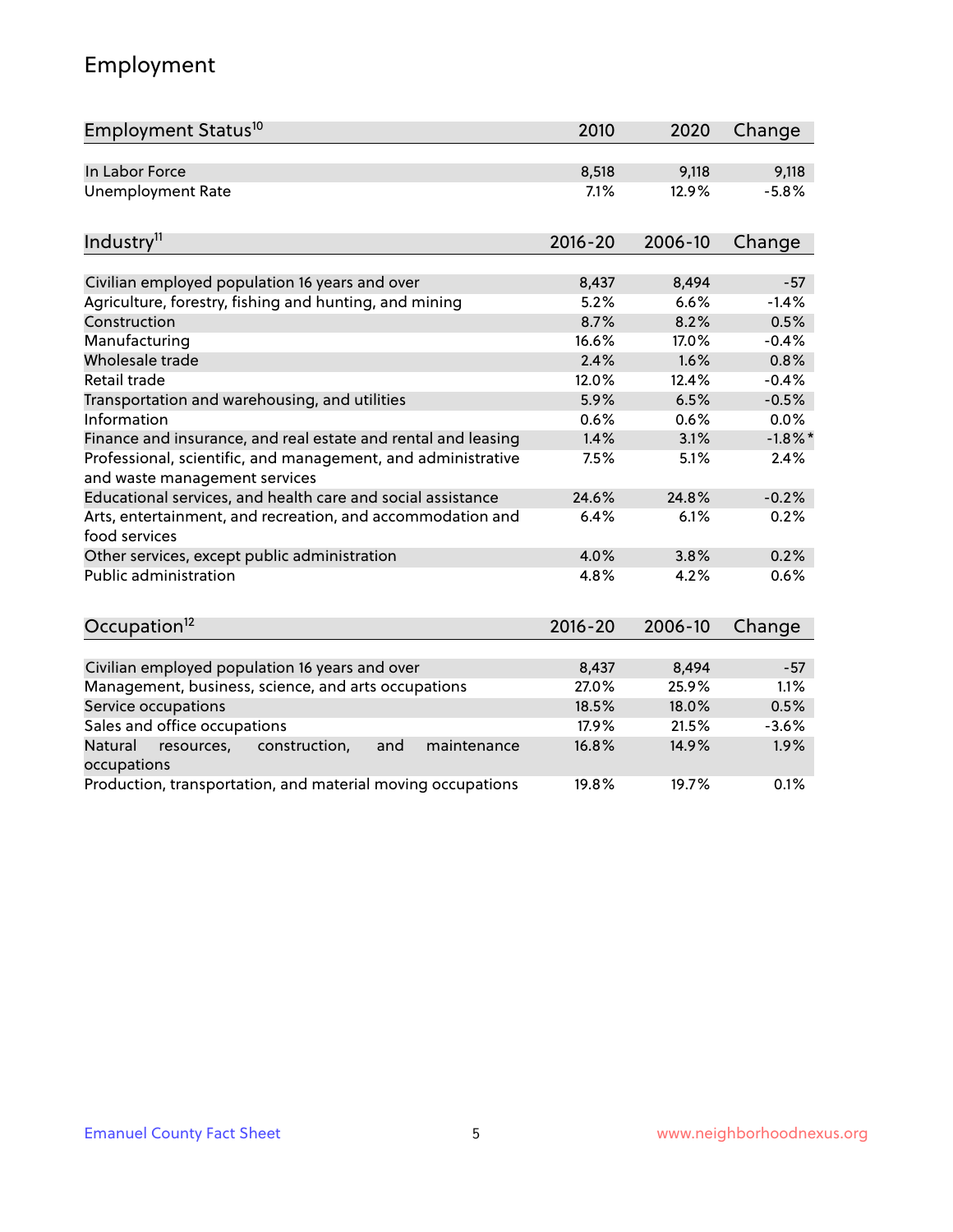## Employment, continued...

| Class of Worker <sup>13</sup>                          | $2016 - 20$ | 2006-10 | Change  |
|--------------------------------------------------------|-------------|---------|---------|
| Civilian employed population 16 years and over         | 8,437       | 8,494   | $-57$   |
| Private wage and salary workers                        | 74.3%       | 72.5%   | 1.9%    |
| Government workers                                     | 17.1%       | 18.5%   | $-1.4%$ |
| Self-employed in own not incorporated business workers | 8.2%        | 8.9%    | $-0.7%$ |
| Unpaid family workers                                  | 0.4%        | 0.2%    | 0.3%    |
|                                                        |             |         |         |
| Job Flows <sup>14</sup>                                | 2019        | 2010    | Change  |
|                                                        | 6,998       | 6,964   | 34      |
| Total Jobs in county<br>Held by residents of county    | 46.5%       | 53.2%   | $-6.7%$ |
|                                                        |             |         |         |
| Held by non-residents of county                        | 53.5%       | 46.8%   | 6.7%    |
| Jobs by Industry Sector <sup>15</sup>                  | 2019        | 2010    | Change  |
| Total Jobs in county                                   | 6,998       | 6,964   | 34      |
| Goods Producing sectors                                | 28.7%       | 31.3%   | $-2.7%$ |
| Trade, Transportation, and Utilities sectors           | 17.7%       | 15.6%   | 2.1%    |
| All Other Services sectors                             | 53.6%       | 53.0%   | 0.6%    |
|                                                        |             |         |         |
| Total Jobs in county held by county residents          | 3,252       | 3,704   | $-452$  |
| <b>Goods Producing sectors</b>                         | 30.4%       | 28.3%   | 2.1%    |
| Trade, Transportation, and Utilities sectors           | 13.3%       | 11.5%   | 1.8%    |
| All Other Services sectors                             | 56.3%       | 60.2%   | $-3.9%$ |
| Jobs by Earnings <sup>16</sup>                         | 2019        | 2010    | Change  |
|                                                        |             |         |         |
| Total Jobs in county                                   | 6,998       | 6,964   | 34      |
| Jobs with earnings \$1250/month or less                | 25.1%       | 34.0%   | $-8.9%$ |
| Jobs with earnings \$1251/month to \$3333/month        | 45.3%       | 47.7%   | $-2.5%$ |
| Jobs with earnings greater than \$3333/month           | 29.7%       | 18.3%   | 11.4%   |
| Total Jobs in county held by county residents          | 3,252       | 3,704   | $-452$  |
| Jobs with earnings \$1250/month or less                | 28.4%       | 36.2%   | $-7.8%$ |
| Jobs with earnings \$1251/month to \$3333/month        | 46.0%       | 46.0%   | 0.1%    |
| Jobs with earnings greater than \$3333/month           | 25.6%       | 17.8%   | 7.8%    |
|                                                        |             |         |         |
| Jobs by Age of Worker <sup>17</sup>                    | 2019        | 2010    | Change  |
| Total Jobs in county                                   | 6,998       | 6,964   | 34      |
| Jobs with workers age 29 or younger                    | 19.8%       | 22.8%   | $-3.0%$ |
| Jobs with workers age 30 to 54                         | 53.8%       | 57.4%   | $-3.7%$ |
| Jobs with workers age 55 or older                      | 26.4%       | 19.8%   | 6.6%    |
|                                                        |             |         |         |
| Total Jobs in county held by county residents          | 3,252       | 3,704   | $-452$  |
| Jobs with workers age 29 or younger                    | 18.4%       | 20.2%   | $-1.8%$ |
| Jobs with workers age 30 to 54                         | 53.0%       | 58.3%   | $-5.3%$ |
| Jobs with workers age 55 or older                      | 28.7%       | 21.5%   | 7.1%    |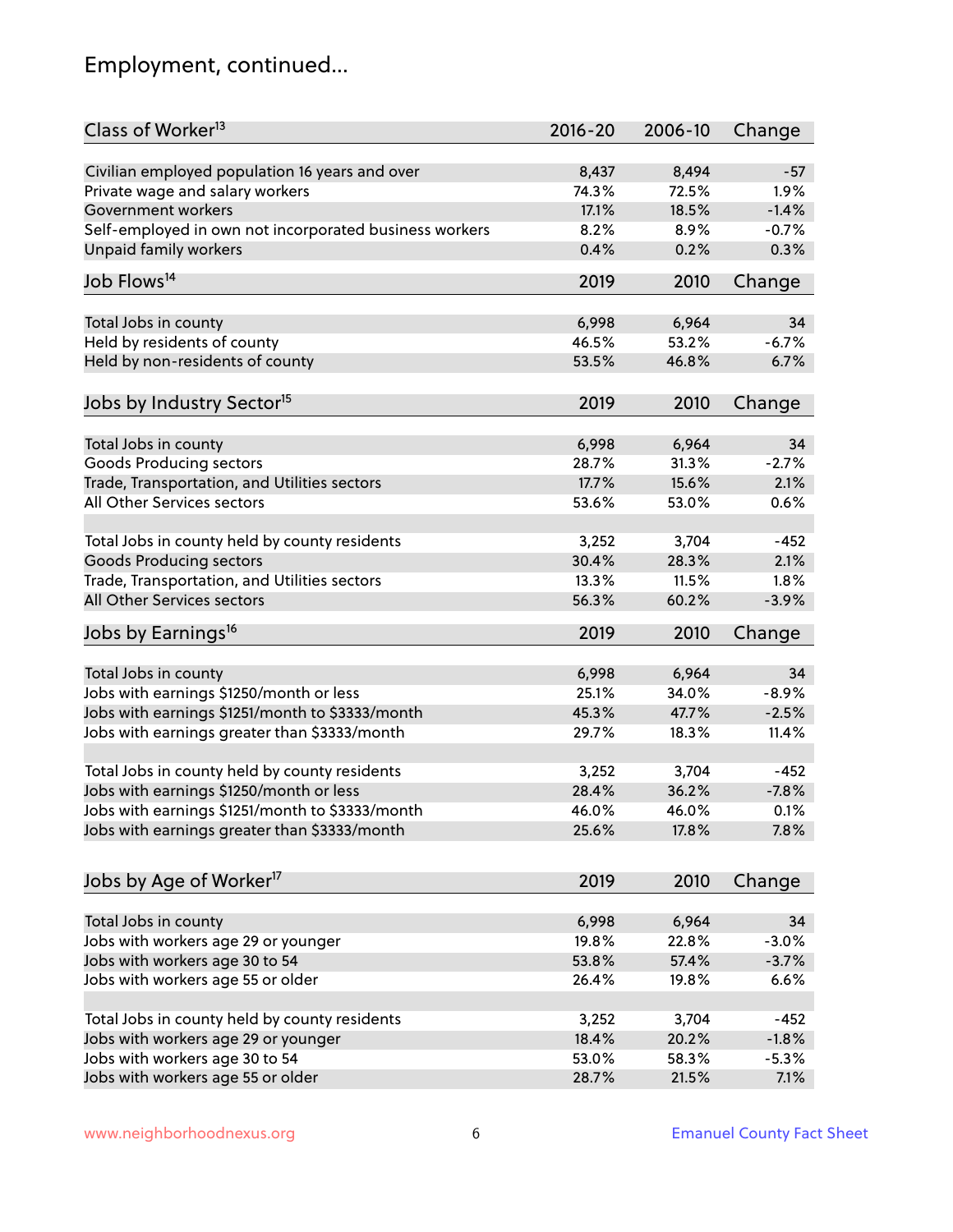#### Education

| Early Learning <sup>18</sup>                        |             |         | 2022       |
|-----------------------------------------------------|-------------|---------|------------|
| Licensed Capacity of Early Learning Centers         |             |         | 474        |
| Licenced capacity per 1,000 children ages 0-4       |             |         | 314.5      |
| School Enrollment <sup>19</sup>                     | 2022        | 2010    | Change     |
|                                                     |             |         |            |
| <b>Enrolled in Public School</b>                    | 3,988       | 4,519   | $-531$     |
| White                                               | 46.3%       | 51.0%   | $-4.7%$    |
| <b>Black or African-American</b>                    | 41.2%       | 42.9%   | $-1.7%$    |
| Asian                                               | 0.8%        | 0.0%    | 0.8%       |
| <b>Native American</b>                              | 0.1%        | 0.0%    | 0.1%       |
| Pacific Islander                                    | 0.0%        | 0.0%    | 0.0%       |
| <b>Biracial or Multi-Racial</b>                     | 3.2%        | 1.4%    | 1.8%       |
| Hispanic or Latino                                  | 8.5%        | 4.0%    | 4.5%       |
| Georgia Milestones: 3rd Grade Reading <sup>20</sup> |             |         | 2019       |
|                                                     |             |         |            |
| Number of Students Tested                           |             |         | 327        |
| Proficient or Distinguished                         |             |         | 33.9%      |
| Georgia Milestones: 8th Grade Math <sup>21</sup>    |             |         | 2019       |
| Number of Students Tested                           |             |         | 323        |
| Proficient or Distinguished                         |             |         | 38.4%      |
|                                                     |             |         |            |
| Graduation Rates <sup>22</sup>                      | 2021        | 2012    | Change     |
| Cohort                                              | 259         | 335     | -76        |
| <b>High School Graduation Rate</b>                  | 88.8%       | 66.6%   | 22.2%      |
|                                                     |             |         |            |
| Educational Attainment <sup>23</sup>                | $2016 - 20$ | 2006-10 | Change     |
| Population 25 years and over                        | 14,899      | 14,409  | 490*       |
| Less than 9th grade                                 | 7.8%        | 9.2%    | $-1.4%$    |
| 9th to 12th grade, no diploma                       | 13.0%       | 18.4%   | $-5.4\%$ * |
| High school graduate (includes equivalency)         | 43.0%       | 39.2%   | $3.8\%$ *  |
| Some college, no degree                             | 16.7%       | 17.7%   | $-1.0\%$   |
| Associate's degree                                  | 8.2%        | 5.8%    | $2.4\%*$   |
| Bachelor's degree                                   | 6.1%        | 5.4%    |            |
|                                                     |             |         | $0.7\%$    |
| Graduate or professional degree                     | 5.3%        | 4.3%    | 1.0%       |
| Percent high school graduate or higher              | 79.2%       | 72.4%   | $6.8\%*$   |
| Percent bachelor's degree or higher                 | 11.4%       | 9.7%    | 1.7%       |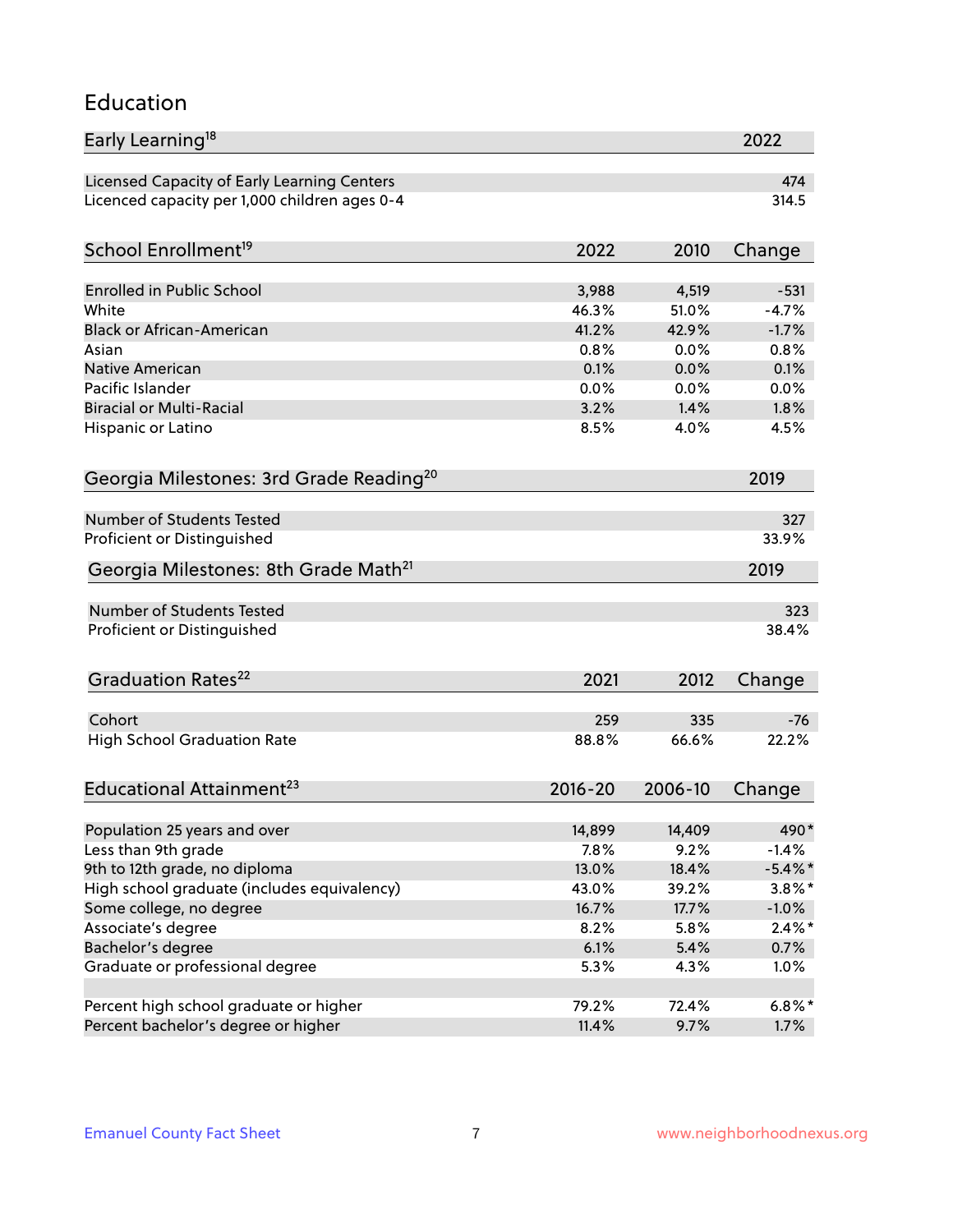### Housing

| Households by Type <sup>24</sup>                     | $2016 - 20$ | 2006-10 | Change     |
|------------------------------------------------------|-------------|---------|------------|
|                                                      |             |         |            |
| <b>Total households</b>                              | 8,273       | 8,265   | 8          |
| Family households (families)                         | 68.2%       | 70.5%   | $-2.2%$    |
| With own children under 18 years                     | 26.7%       | 33.2%   | $-6.5%$ *  |
| Married-couple family                                | 40.4%       | 48.1%   | $-7.8\%$ * |
| With own children of the householder under 18 years  | 11.9%       | 20.6%   | $-8.7\%$ * |
| Male householder, no wife present, family            | 5.7%        | 6.9%    | $-1.1%$    |
| With own children of the householder under 18 years  | 3.3%        | 2.8%    | 0.5%       |
| Female householder, no husband present, family       | 22.1%       | 15.5%   | $6.6\%$ *  |
| With own children of the householder under 18 years  | 11.5%       | 9.7%    | 1.8%       |
| Nonfamily households                                 | 31.8%       | 29.5%   | 2.2%       |
| Householder living alone                             | 27.6%       | 25.1%   | 2.5%       |
| 65 years and over                                    | 11.9%       | 10.2%   | 1.7%       |
| Households with one or more people under 18 years    | 31.3%       | 39.4%   | $-8.1\%$ * |
| Households with one or more people 65 years and over | 32.4%       | 26.1%   | $6.3\%$ *  |
|                                                      |             |         |            |
| Average household size                               | 2.61        | 2.60    | 0.01       |
| Average family size                                  | 3.19        | 3.12    | 0.08       |
| Housing Occupancy <sup>25</sup>                      | $2016 - 20$ | 2006-10 | Change     |
|                                                      |             |         |            |
| Total housing units                                  | 9,932       | 9,901   | 31         |
| Occupied housing units                               | 83.3%       | 83.5%   | $-0.2%$    |
| Vacant housing units                                 | 16.7%       | 16.5%   | 0.2%       |
|                                                      |             |         |            |
| Homeowner vacancy rate                               | 1.7         | 1.6     | 0.1        |
| Rental vacancy rate                                  | 5.0         | 5.2     | $-0.2$     |
|                                                      |             |         |            |
| Units in Structure <sup>26</sup>                     | $2016 - 20$ | 2006-10 | Change     |
|                                                      |             |         |            |
| Total housing units                                  | 9,932       | 9,901   | 31         |
| 1-unit, detached                                     | 58.9%       | 62.8%   | $-3.9%$    |
| 1-unit, attached                                     | 1.1%        | 0.9%    | 0.1%       |
| 2 units                                              | 5.7%        | 1.9%    | $3.8\%$ *  |
| 3 or 4 units                                         | 4.1%        | 3.9%    | 0.2%       |
| 5 to 9 units                                         | 3.2%        | 1.1%    | $2.1\%$ *  |
| 10 to 19 units                                       | 0.2%        | 0.2%    | $0.0\%$    |
| 20 or more units                                     | 0.3%        | 0.4%    | $-0.2%$    |
| Mobile home                                          | 26.4%       | 28.8%   | $-2.4%$    |
| Boat, RV, van, etc.                                  | 0.1%        | 0.0%    | 0.1%       |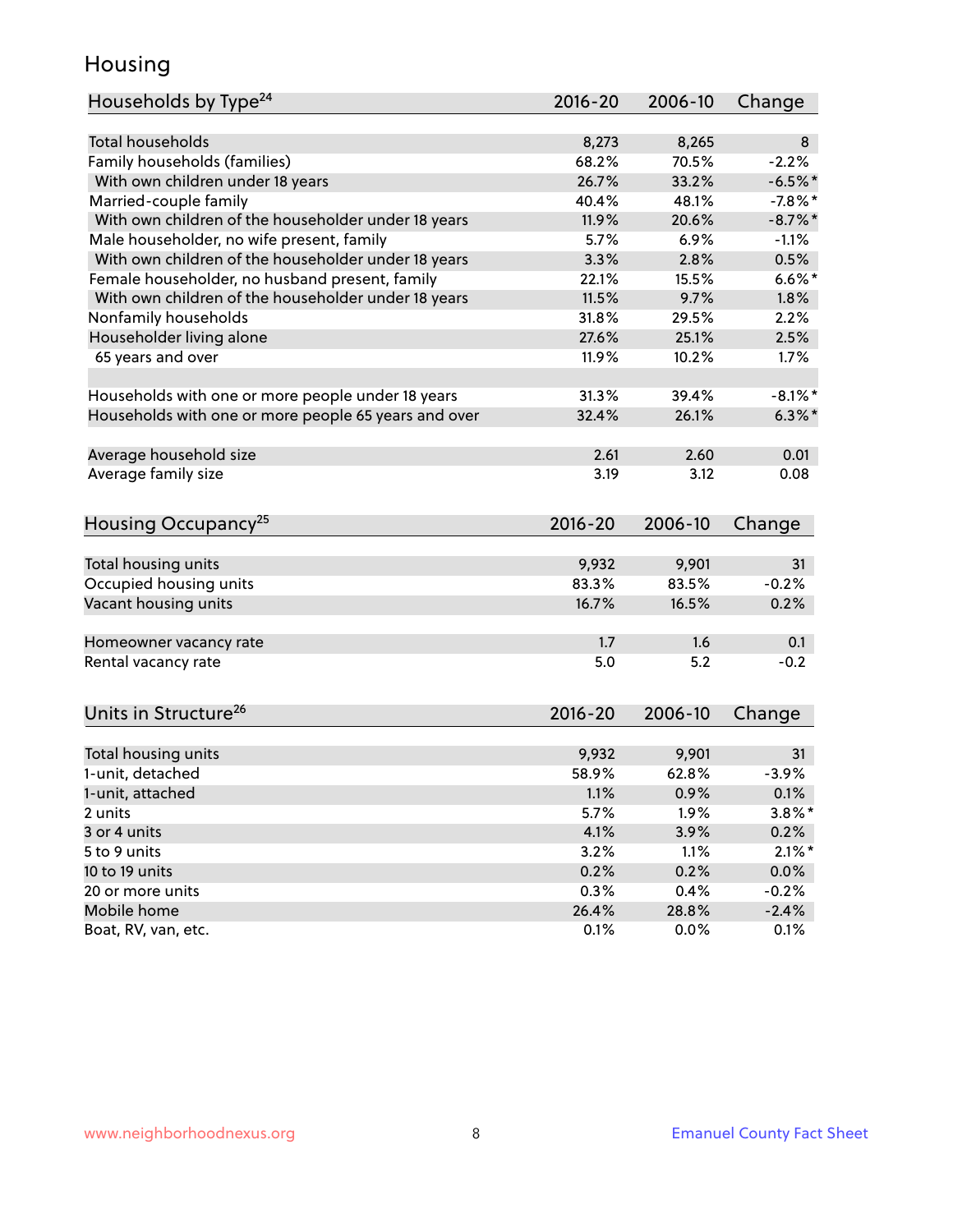## Housing, Continued...

| Year Structure Built <sup>27</sup>             | 2016-20     | 2006-10 | Change     |
|------------------------------------------------|-------------|---------|------------|
| Total housing units                            | 9,932       | 9,901   | 31         |
| Built 2014 or later                            | 1.8%        | (X)     | (X)        |
| Built 2010 to 2013                             | 1.6%        | (X)     | (X)        |
| Built 2000 to 2009                             | 12.1%       | 6.8%    | $5.3\%$ *  |
| Built 1990 to 1999                             | 17.9%       | 20.0%   | $-2.1%$    |
| Built 1980 to 1989                             | 18.3%       | 18.5%   | $-0.2%$    |
| Built 1970 to 1979                             | 18.4%       | 19.0%   | $-0.6%$    |
| Built 1960 to 1969                             | 8.9%        | 10.7%   | $-1.8%$    |
| Built 1950 to 1959                             | 8.3%        | 10.4%   | $-2.1%$    |
| Built 1940 to 1949                             | 4.1%        | 5.1%    | $-1.0%$    |
| Built 1939 or earlier                          | 8.6%        | 9.5%    | $-0.9%$    |
|                                                |             |         |            |
| Housing Tenure <sup>28</sup>                   | $2016 - 20$ | 2006-10 | Change     |
| Occupied housing units                         | 8,273       | 8,265   | 8          |
| Owner-occupied                                 | 58.9%       | 67.1%   | $-8.2\%$ * |
| Renter-occupied                                | 41.1%       | 32.9%   | $8.2\%$ *  |
| Average household size of owner-occupied unit  | 2.67        | 2.63    | 0.04       |
| Average household size of renter-occupied unit | 2.54        | 2.55    | $-0.01$    |
| Residence 1 Year Ago <sup>29</sup>             | 2016-20     | 2006-10 | Change     |
| Population 1 year and over                     | 22,021      | 21,956  | 65         |
| Same house                                     | 90.0%       | 86.9%   | 3.2%       |
| Different house in the U.S.                    | 9.8%        | 13.1%   | $-3.4%$    |
| Same county                                    | 2.5%        | 6.5%    | $-4.0\%$ * |
| Different county                               | 7.3%        | 6.7%    | 0.6%       |
| Same state                                     | 5.4%        | 4.8%    | 0.6%       |
| Different state                                | 1.9%        | 1.9%    | 0.1%       |
| Abroad                                         | 0.2%        | 0.0%    | 0.2%       |
| Value of Housing Unit <sup>30</sup>            | $2016 - 20$ | 2006-10 | Change     |
|                                                |             |         |            |
| Owner-occupied units                           | 4,874       | 5,545   | $-671*$    |
| Less than \$50,000                             | 30.9%       | 29.0%   | 1.9%       |
| \$50,000 to \$99,999                           | 36.2%       | 35.4%   | 0.8%       |
| \$100,000 to \$149,999                         | 14.9%       | 17.0%   | $-2.1%$    |
| \$150,000 to \$199,999                         | 7.2%        | 7.9%    | $-0.7%$    |
| \$200,000 to \$299,999                         | 6.7%        | 8.2%    | $-1.5%$    |
| \$300,000 to \$499,999                         | 3.2%        | 1.9%    | 1.3%       |
| \$500,000 to \$999,999                         | 0.5%        | 0.6%    | $-0.1%$    |
| \$1,000,000 or more                            | 0.5%        | 0.0%    | 0.5%       |
| Median (dollars)                               | 74,700      | 77,800  | $-3,100$   |
| Mortgage Status <sup>31</sup>                  | 2016-20     | 2006-10 | Change     |
| Owner-occupied units                           | 4,874       | 5,545   | $-671*$    |
| Housing units with a mortgage                  | 40.9%       | 48.7%   | $-7.8\%$ * |
| Housing units without a mortgage               | 59.1%       | 51.3%   | $7.8\%$ *  |
|                                                |             |         |            |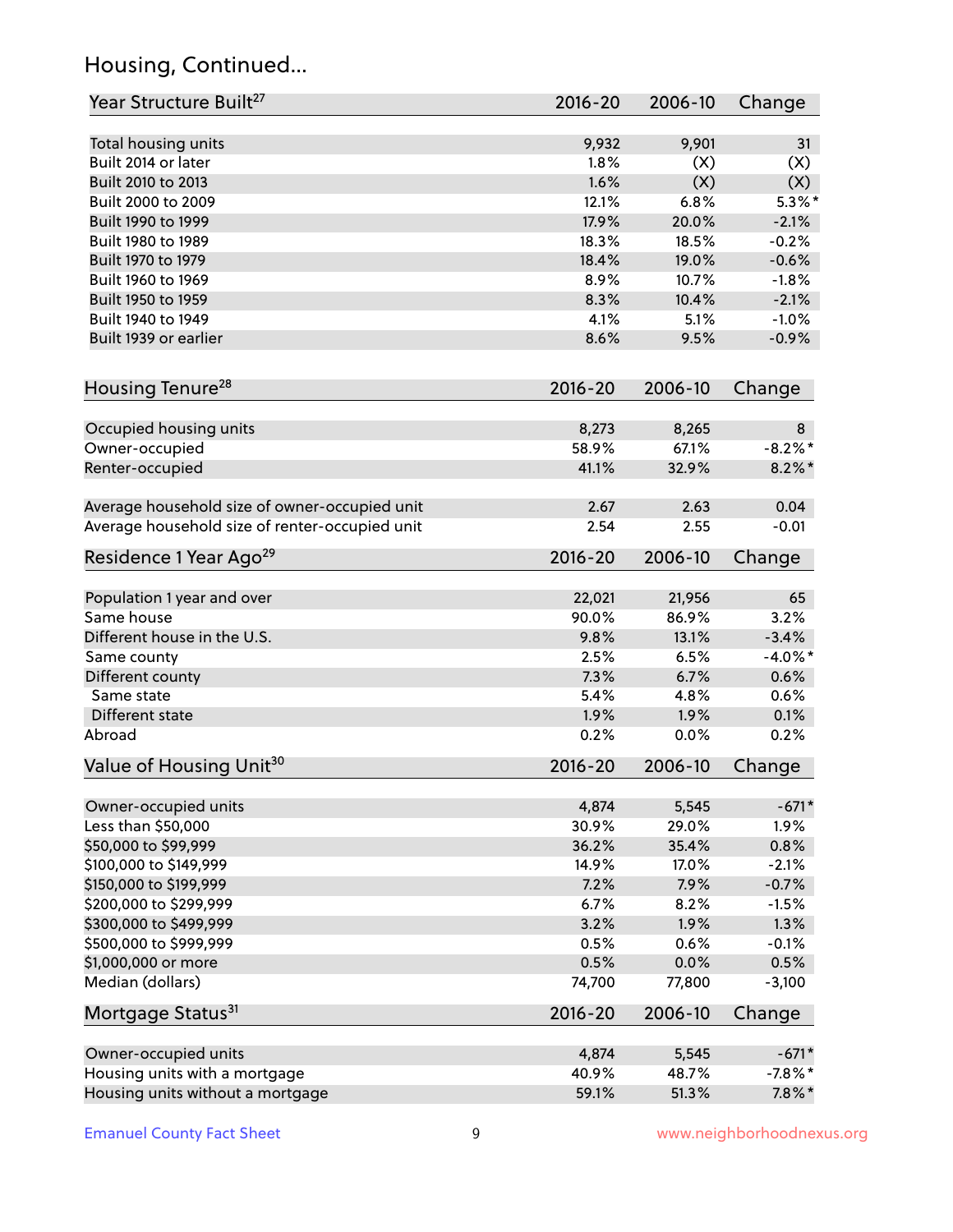## Housing, Continued...

| Selected Monthly Owner Costs <sup>32</sup>                                            | 2016-20     | 2006-10 | Change     |
|---------------------------------------------------------------------------------------|-------------|---------|------------|
| Housing units with a mortgage                                                         | 1,993       | 2,702   | $-709*$    |
| Less than \$300                                                                       | 0.8%        | 0.6%    | 0.2%       |
| \$300 to \$499                                                                        | 1.4%        | 8.9%    | $-7.5%$ *  |
| \$500 to \$999                                                                        | 52.3%       | 49.7%   | 2.6%       |
| \$1,000 to \$1,499                                                                    | 31.6%       | 24.5%   | $7.1\%$ *  |
| \$1,500 to \$1,999                                                                    | 10.2%       | 10.9%   | $-0.7%$    |
| \$2,000 to \$2,999                                                                    | 2.5%        | 3.4%    | $-0.9%$    |
| \$3,000 or more                                                                       | 1.3%        | 2.0%    | $-0.8%$    |
| Median (dollars)                                                                      | 960         | 879     | $81*$      |
| Housing units without a mortgage                                                      | 2,881       | 2,843   | 38         |
| Less than \$150                                                                       | 5.7%        | 5.5%    | 0.2%       |
| \$150 to \$249                                                                        | 21.5%       | 29.5%   | $-8.0\%$ * |
| \$250 to \$349                                                                        | 25.7%       | 26.4%   | $-0.8%$    |
| \$350 to \$499                                                                        | 31.0%       | 24.4%   | 6.6%       |
| \$500 to \$699                                                                        | 11.9%       | 10.0%   | 1.8%       |
| \$700 or more                                                                         | 4.3%        | 4.2%    | 0.1%       |
| Median (dollars)                                                                      | 340         | 297     | 43*        |
| Selected Monthly Owner Costs as a Percentage of<br>Household Income <sup>33</sup>     | $2016 - 20$ | 2006-10 | Change     |
| Housing units with a mortgage (excluding units where<br>SMOCAPI cannot be computed)   | 1,941       | 2,699   | $-758*$    |
| Less than 20.0 percent                                                                | 52.1%       | 40.7%   | $11.4\%$ * |
| 20.0 to 24.9 percent                                                                  | 15.5%       | 11.4%   | 4.0%       |
| 25.0 to 29.9 percent                                                                  | 4.7%        | 8.7%    | $-4.0\%$ * |
| 30.0 to 34.9 percent                                                                  | 7.9%        | 15.1%   | $-7.2%$    |
| 35.0 percent or more                                                                  | 19.8%       | 24.0%   | $-4.2%$    |
| Not computed                                                                          | 52          | 3       | 49*        |
| Housing unit without a mortgage (excluding units where<br>SMOCAPI cannot be computed) | 2,850       | 2,815   | 35         |
| Less than 10.0 percent                                                                | 50.4%       | 36.3%   | 14.1%*     |
| 10.0 to 14.9 percent                                                                  | 17.2%       | 20.4%   | $-3.2%$    |
| 15.0 to 19.9 percent                                                                  | 9.3%        | 9.8%    | $-0.5%$    |
| 20.0 to 24.9 percent                                                                  | 5.3%        | 12.5%   | $-7.2\%$ * |
| 25.0 to 29.9 percent                                                                  | 2.7%        | 5.9%    | $-3.2%$    |
| 30.0 to 34.9 percent                                                                  | 4.6%        | 4.2%    | 0.4%       |
| 35.0 percent or more                                                                  | 10.6%       | 10.9%   | $-0.4%$    |
| Not computed                                                                          | 31          | 28      | 3          |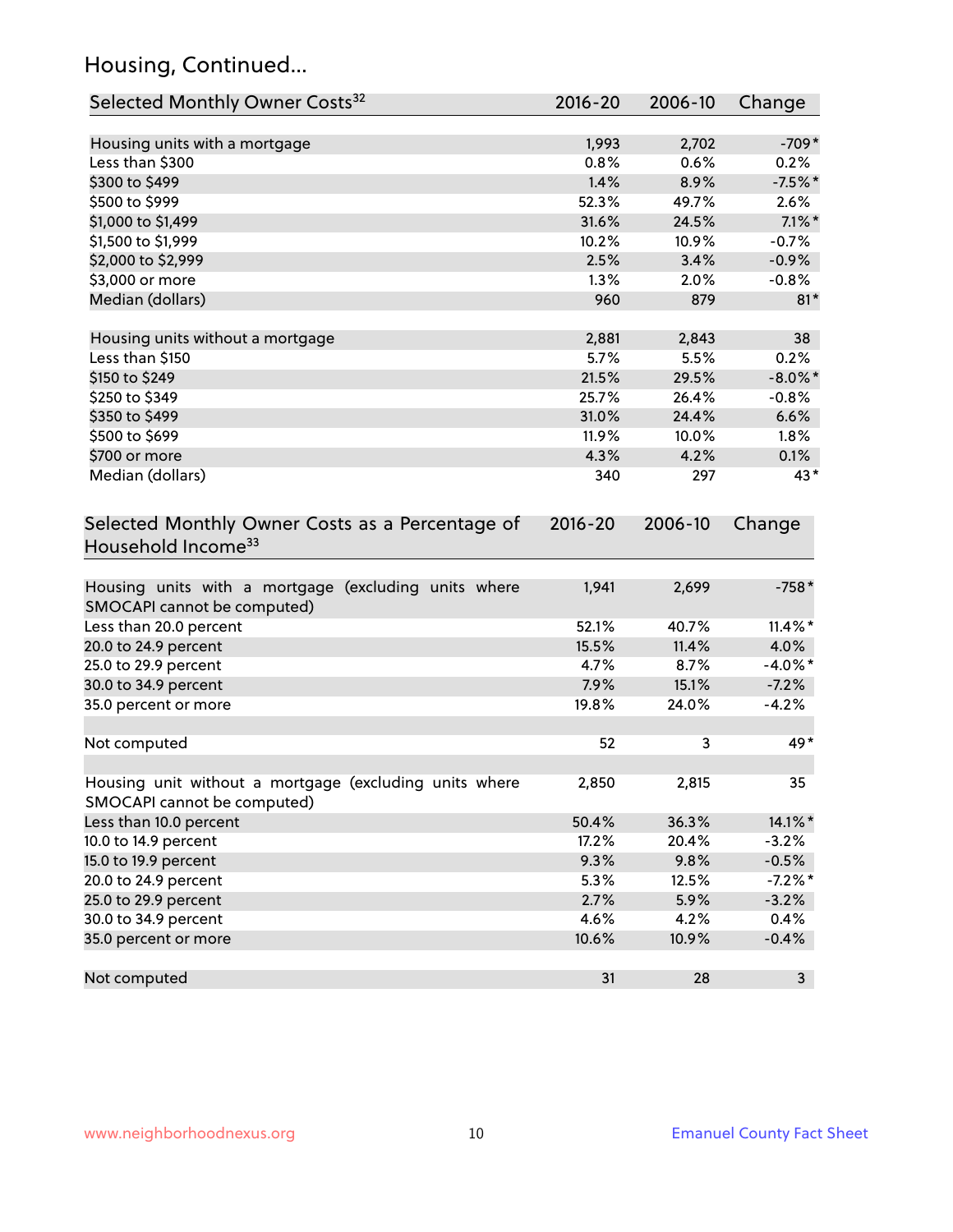## Housing, Continued...

| Gross Rent <sup>34</sup>                                                       | 2016-20     | 2006-10 | Change      |
|--------------------------------------------------------------------------------|-------------|---------|-------------|
|                                                                                |             |         |             |
| Occupied units paying rent                                                     | 2,903       | 2,244   | 659*        |
| Less than \$200                                                                | 6.0%        | 6.0%    | 0.1%        |
| \$200 to \$499                                                                 | 18.5%       | 48.8%   | $-30.3\%$ * |
| \$500 to \$749                                                                 | 45.1%       | 32.0%   | 13.0%*      |
| \$750 to \$999                                                                 | 21.6%       | 10.9%   | 10.8%*      |
| \$1,000 to \$1,499                                                             | 8.3%        | 2.0%    | $6.3\%$ *   |
| \$1,500 to \$1,999                                                             | 0.5%        | 0.0%    | 0.5%        |
| \$2,000 or more                                                                | 0.0%        | 0.4%    | $-0.4%$     |
| Median (dollars)                                                               | 633         | 473     | $160*$      |
|                                                                                |             |         |             |
| No rent paid                                                                   | 496         | 476     | 20          |
|                                                                                |             |         |             |
| Gross Rent as a Percentage of Household Income <sup>35</sup>                   | $2016 - 20$ | 2006-10 | Change      |
|                                                                                |             |         |             |
| Occupied units paying rent (excluding units where GRAPI<br>cannot be computed) | 2,743       | 2,191   | 552*        |
| Less than 15.0 percent                                                         | 19.8%       | 18.6%   | 1.2%        |
| 15.0 to 19.9 percent                                                           | 18.8%       | 11.3%   | 7.5%        |
| 20.0 to 24.9 percent                                                           | 15.3%       | 11.0%   | 4.3%        |
| 25.0 to 29.9 percent                                                           | 8.3%        | 13.0%   | $-4.7%$     |
| 30.0 to 34.9 percent                                                           | 4.8%        | 3.8%    | 0.9%        |
| 35.0 percent or more                                                           | 33.0%       | 42.3%   | $-9.3\%$ *  |
|                                                                                |             |         |             |
| Not computed                                                                   | 656         | 529     | 127         |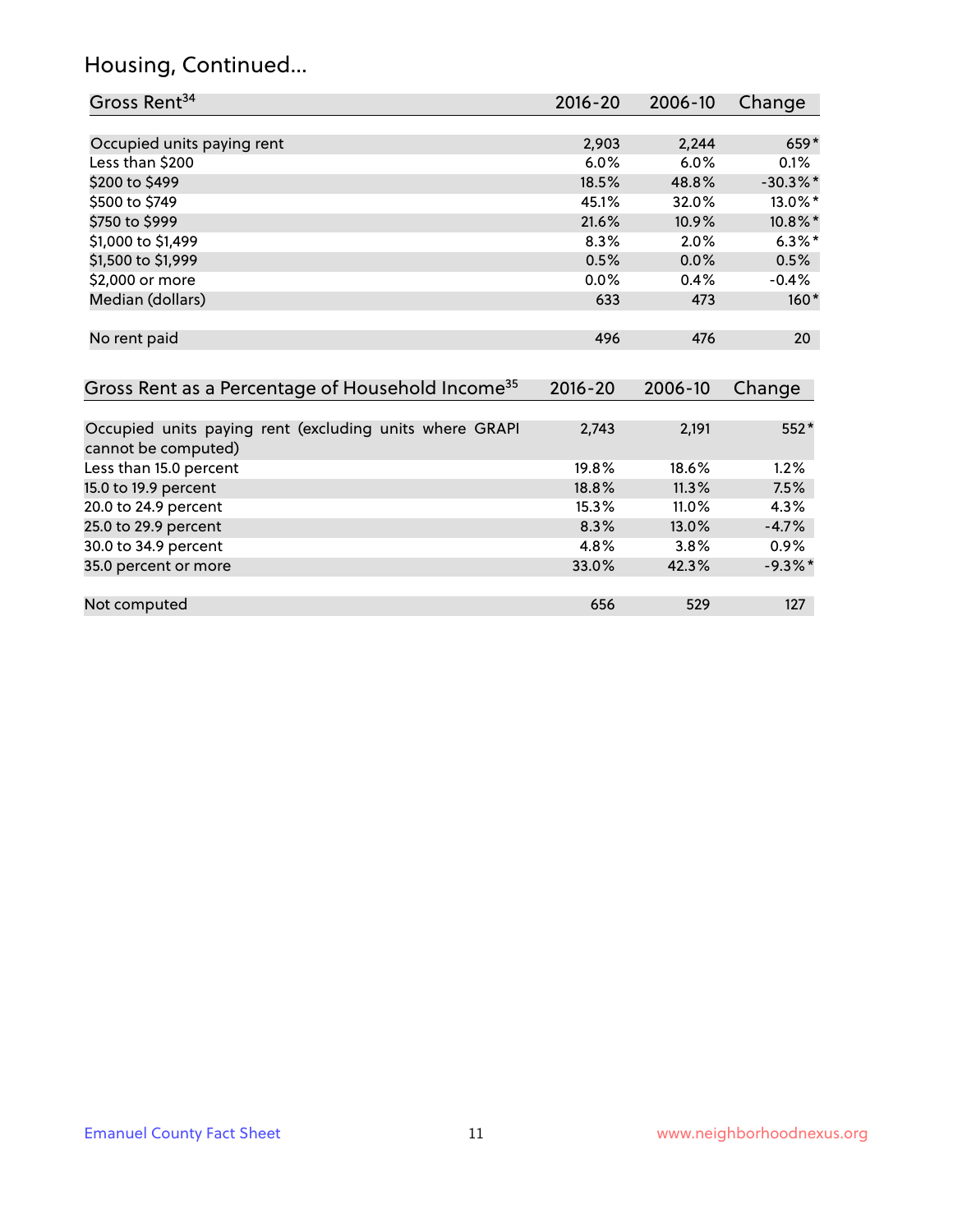## Community Involvement

| Voter Registration and Turnout <sup>36</sup> | 2020   |
|----------------------------------------------|--------|
|                                              |        |
| Active registered voters                     | 13.764 |
| Number voted in Presidential election        | 9.475  |
| Percent voted in Presidential election       | 68.8%  |

## Transportation

| Commuting to Work <sup>37</sup>           | 2016-20     | 2006-10 | Change     |
|-------------------------------------------|-------------|---------|------------|
|                                           |             |         |            |
| Workers 16 years and over                 | 8,011       | 8,253   | $-242$     |
| Car, truck, or van - drove alone          | 75.6%       | 74.9%   | 0.7%       |
| Car, truck, or van - carpooled            | 15.7%       | 10.9%   | $4.9\%$ *  |
| Public transportation (excluding taxicab) | 1.2%        | 0.2%    | $1.0\%$ *  |
| Walked                                    | 1.4%        | 1.2%    | 0.2%       |
| Other means                               | 1.2%        | 8.5%    | $-7.3\%$ * |
| Worked at home                            | 4.9%        | 4.4%    | $0.6\%$    |
| Mean travel time to work (minutes)        | 27.2        | 22.9    | $4.3*$     |
| Vehicles Available <sup>38</sup>          | $2016 - 20$ | 2006-10 | Change     |
|                                           |             |         |            |
| Occupied housing units                    | 8,273       | 8,265   | $\bf 8$    |
| No vehicles available                     | 11.1%       | 8.9%    | 2.2%       |
| 1 vehicle available                       | 33.7%       | 35.2%   | $-1.5%$    |
| 2 vehicles available                      | 33.2%       | 34.5%   | $-1.3\%$   |
| 3 or more vehicles available              | 21.9%       | 21.4%   | 0.5%       |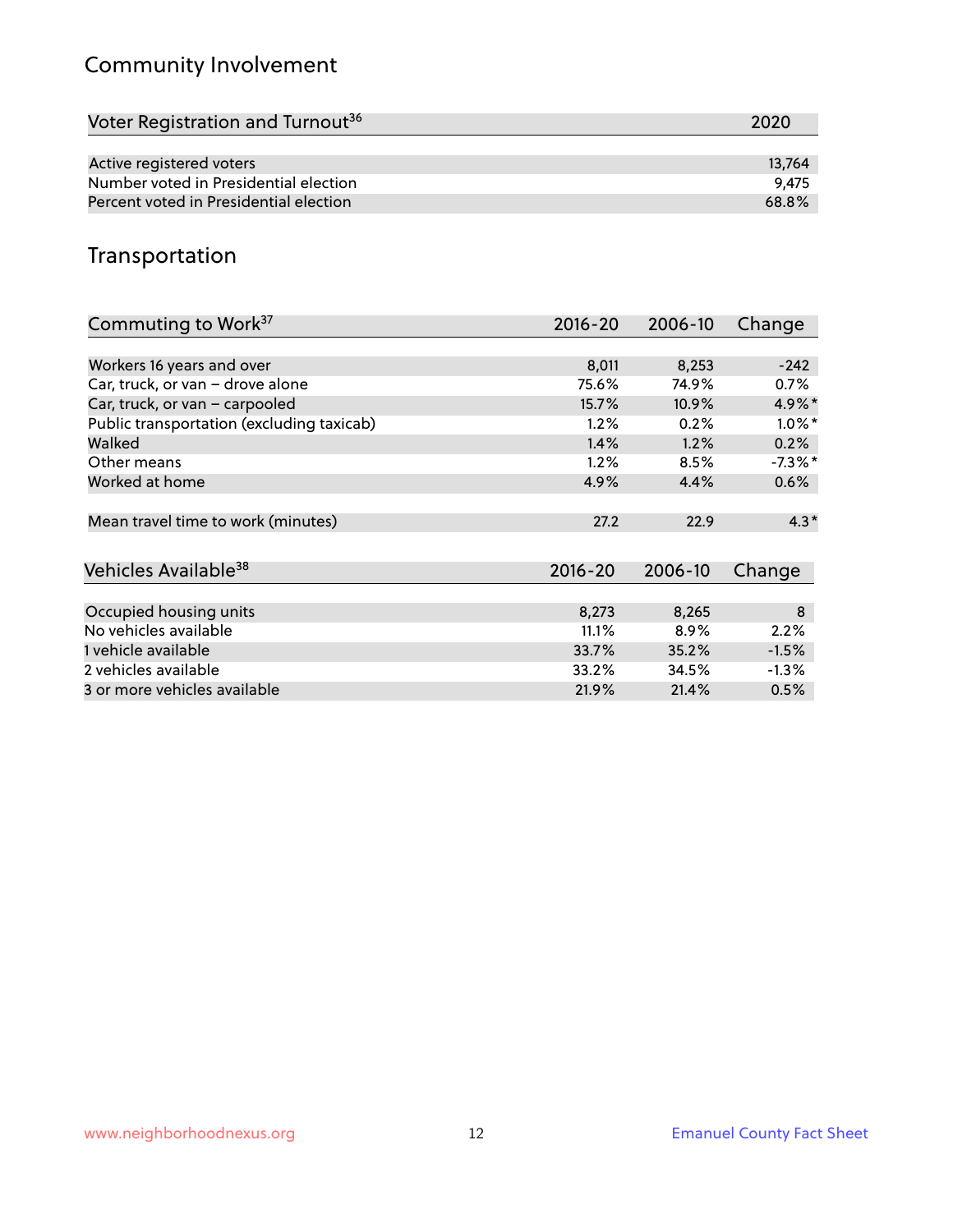#### Health

| Health Insurance coverage <sup>39</sup> | 2016-20 |
|-----------------------------------------|---------|
|-----------------------------------------|---------|

| Civilian Noninstitutionalized Population                | 21,722 |
|---------------------------------------------------------|--------|
| With health insurance coverage                          | 81.2%  |
| With private health insurance coverage                  | 48.8%  |
| With public health coverage                             | 44.9%  |
| No health insurance coverage                            | 18.8%  |
| Civilian Noninstitutionalized Population Under 19 years | 5,940  |
| No health insurance coverage                            | 7.5%   |
| Civilian Noninstitutionalized Population 19 to 64 years | 12,341 |
| In labor force:                                         | 8,564  |
| Employed:                                               | 7,907  |
| With health insurance coverage                          | 78.0%  |
| With private health insurance coverage                  | 7.5%   |
| With public coverage                                    | 7.7%   |
| No health insurance coverage                            | 22.0%  |
| Unemployed:                                             | 657    |
| With health insurance coverage                          | 46.3%  |
| With private health insurance coverage                  | 7.5%   |
| With public coverage                                    | 38.8%  |
| No health insurance coverage                            | 53.7%  |
| Not in labor force:                                     | 3,777  |
| With health insurance coverage                          | 60.4%  |
| With private health insurance coverage                  | 26.3%  |
| With public coverage                                    | 43.3%  |
| No health insurance coverage                            | 39.6%  |

# **Health Factors Most Recent** And The Control of the Control of The Control of The Control of The Control of The Control of The Control of The Control of The Control of The Control of The Control of The Control of The Contr

| Premature Death (YPLL before age 75 per 100,000 population, age-adjusted) <sup>40</sup> | 10,564.2 |
|-----------------------------------------------------------------------------------------|----------|
| Average number of Physically Unhealthy Days <sup>41</sup>                               | 5.4      |
| Average number of Mentally Unhealthy Days <sup>42</sup>                                 | 5.9      |
| Low Birthweight Births <sup>43</sup>                                                    | 10.3%    |
| Diabetes Prevalence <sup>44</sup>                                                       | 14.1%    |
| HIV Prevalence (per 100,000 population) <sup>45</sup>                                   | 355.2    |
| Rate, Deduplicated ER Visits for Asthma, Ages 0-17 <sup>46</sup>                        | 788.0    |